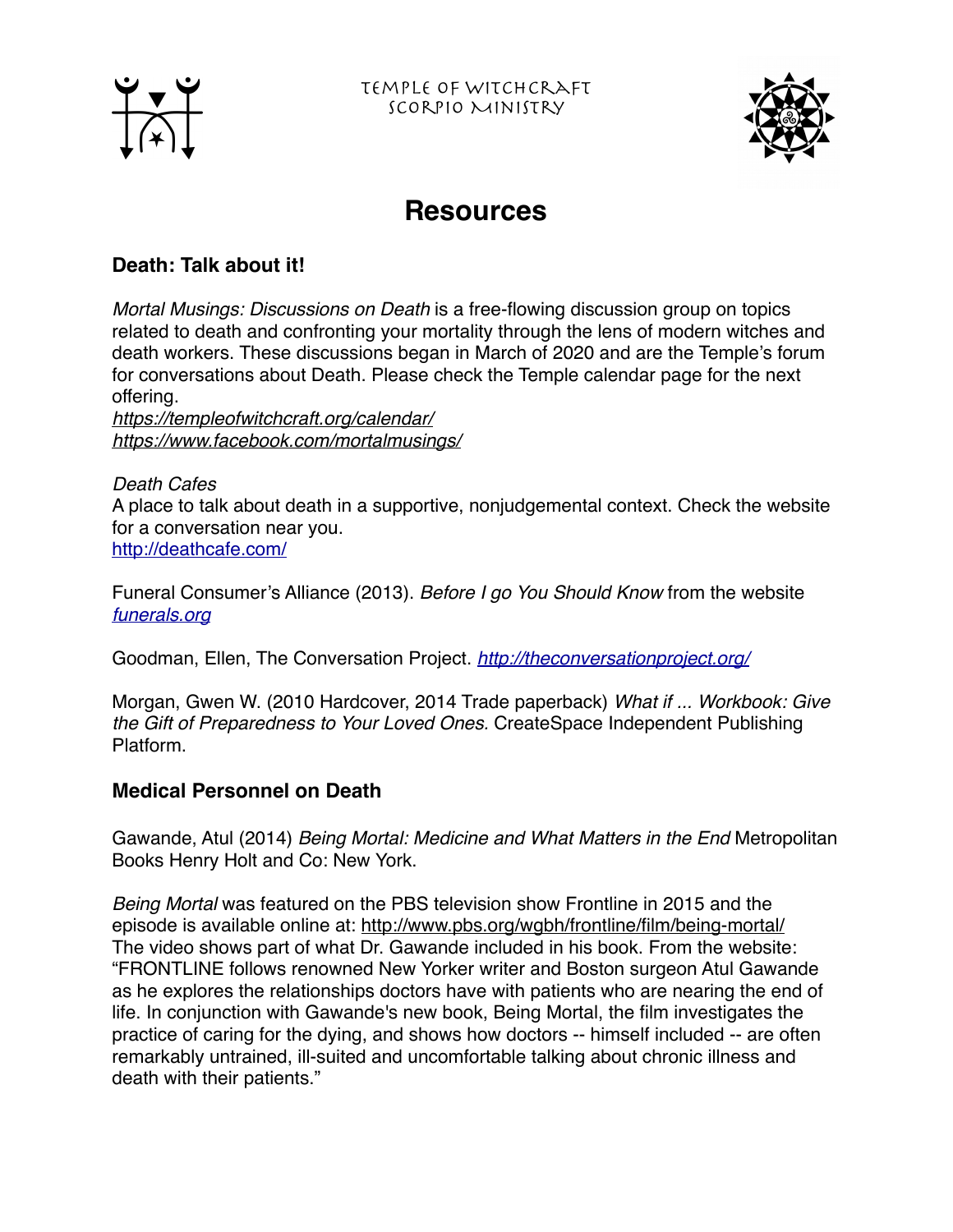Temple of Witchcraft Scorpio Ministry





Kalanith, Paul (2016) *When Breath Becomes Air* Random House: New York

Nuland, Sherwin B. (1993) *How We Die: Reflections on Life's Final Chapter.* Vintage Books: New York.

Volandes, Angelo E. (M.D.) (2015) *The Conversation: A Revolutionary Plan for End-of-Life Care.* Bloomsbury Publishing: New York.

# **Your End of Life Care: Plan for it!**

Advance Care Planning

Advance care planning is making decisions about the care you would want to receive if you become unable to speak for yourself. Resources from the National Hospice and Palliative Care Organization

<http://www.nhpco.org/advance-care-planning>

Advance Directives, Healthcare Decisions, POLST

Information to help complete an advance directive based on requirements under NH law. Also there is information to assist a person who is making health care decisions for another person and an explanation about Portable Do Not Resuscitate (P-DNR) medical orders and Provider Orders for Life Sustaining Treatment (POLST) in NH. [http://www.healthynh.com/index.php/fhc-initiatives/advance-directives-healthcare](http://www.healthynh.com/index.php/fhc-initiatives/advance-directives-healthcare-decision-coalition.html)[decision-coalition.html](http://www.healthynh.com/index.php/fhc-initiatives/advance-directives-healthcare-decision-coalition.html)

#### Deathwise

Deathwise is passionate about motivating people to talk about, make decisions, plan for the end of their lives and then documenting their wishes in an advance directive to ensure their preferences are communicated to their medical services providers, family and friends.

<http://www.deathwise.org/>

Five Wishes <https://fivewishes.org>An Advanced Care Planning tool.

Hello Game (Formerly My Gift of Grace) A conversation game for living and dying well <https://commonpractice.com/pages/versions> <http://www.mygiftofgrace.com/>

National Healthcare Decisions Day: Advance Care Planning Resources <https://nationalhealthcare-decisi.squarespace.com/>

National Hospice and Palliative Care Organization <http://www.nhpco.org/>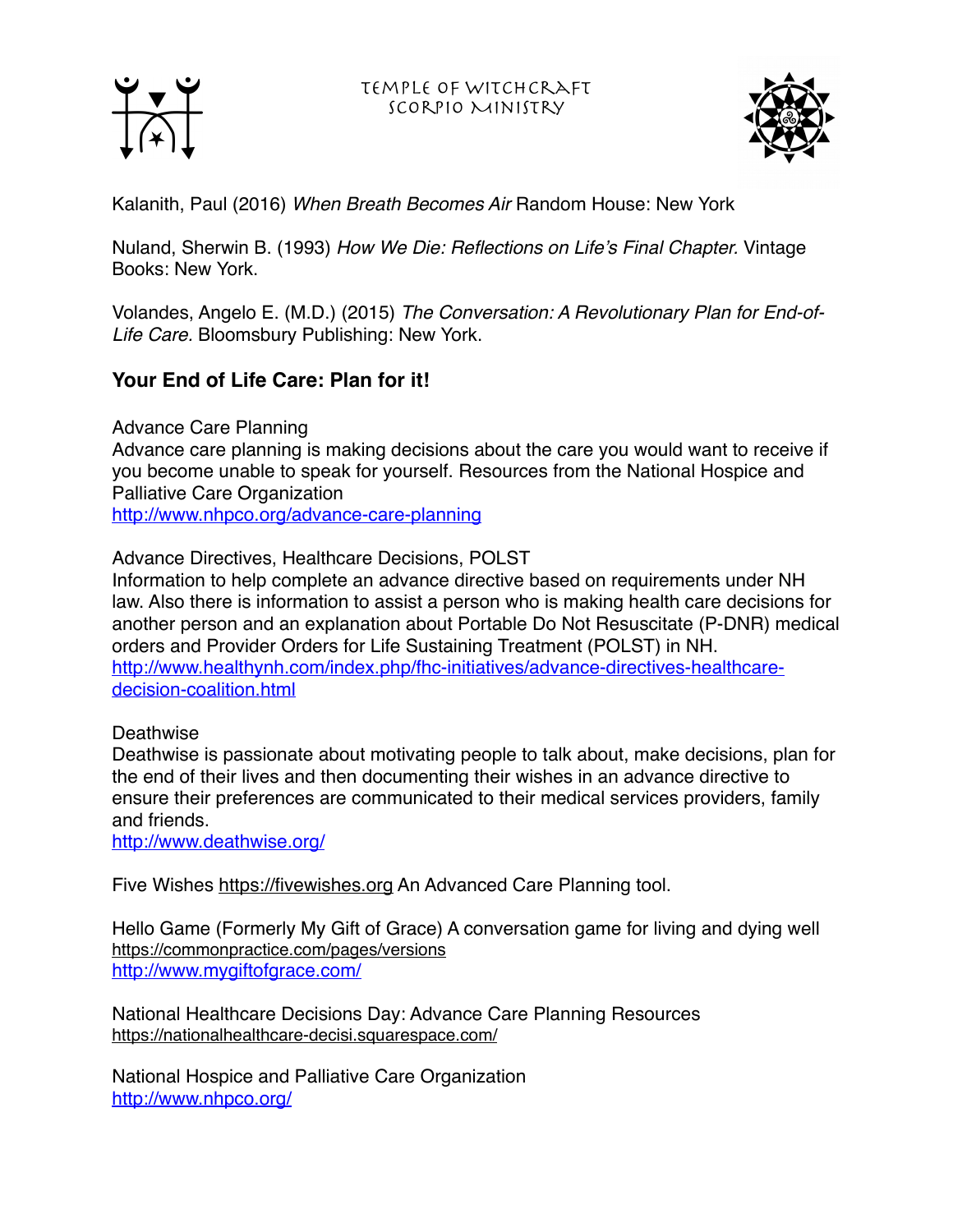



Abraham, John (2017) *How to get the Death You Want: A Practical and Moral Guide* Upper Access Books: Hinesburg, VT

Butler, Katy (2019) *The Art of Dying Well: A Practical Guide to a Good End of Life.* Scribner: New York, NY.

Butler, Katy (2013) *Knocking on Heaven's Door: The Path to a Better Way of Death.*  Scribner: New, NY

Magnusson, Margareta (2018) *The Gentle Art of Swedish Death Cleaning: How to Free Yourself and Your Family from a Lifetime of Clutter.* Scribner: New York, NY.

Neumann, Ann (2016) *The Good Death: An Exploration of Dying in America* Beacon Press: Boston, MA

# **Know your rights about your rites!**

The Funeral Consumers Alliance provides resources regarding individual's rights regarding death and references for state level information. [www.funerals.org](http://www.funerals.org)

Slocum, Joshua and Carlson, Lisa (2011) *Final Rights: Reclaiming the American Way of Death.* Upper Access Inc, Book Publishers: Hinesburg, Vt.

## **Plan Your Rites!**

Home Funeral Movement There are several websites with resources regarding Home Funerals. Here are a few: [www.crossings.net](http://www.crossings.net), <http://www.homefuneralalliance.org/>, <https://www.homefuneralalliance.org/directories.html#!directory>

Bailey, Sue and Flowers, Carmen (2009) *Grave Expectations: Planning the end like there is no tomorrow*.: CiderMill Press: Kennebunkport

Beryl, Rev. Paul (2014) *On Death and Dying (There's nothing wrong with being compost).* The Hermit's Grove: Kirkland, WI.

Campanelli, Pauline (1998). *Pagan Rites of Passage,* Llewellyn Publications: Woodbury, MN.

Fortune, Dion (2000). *Through the Gates of Death.* Weiser: Newburyport, MA.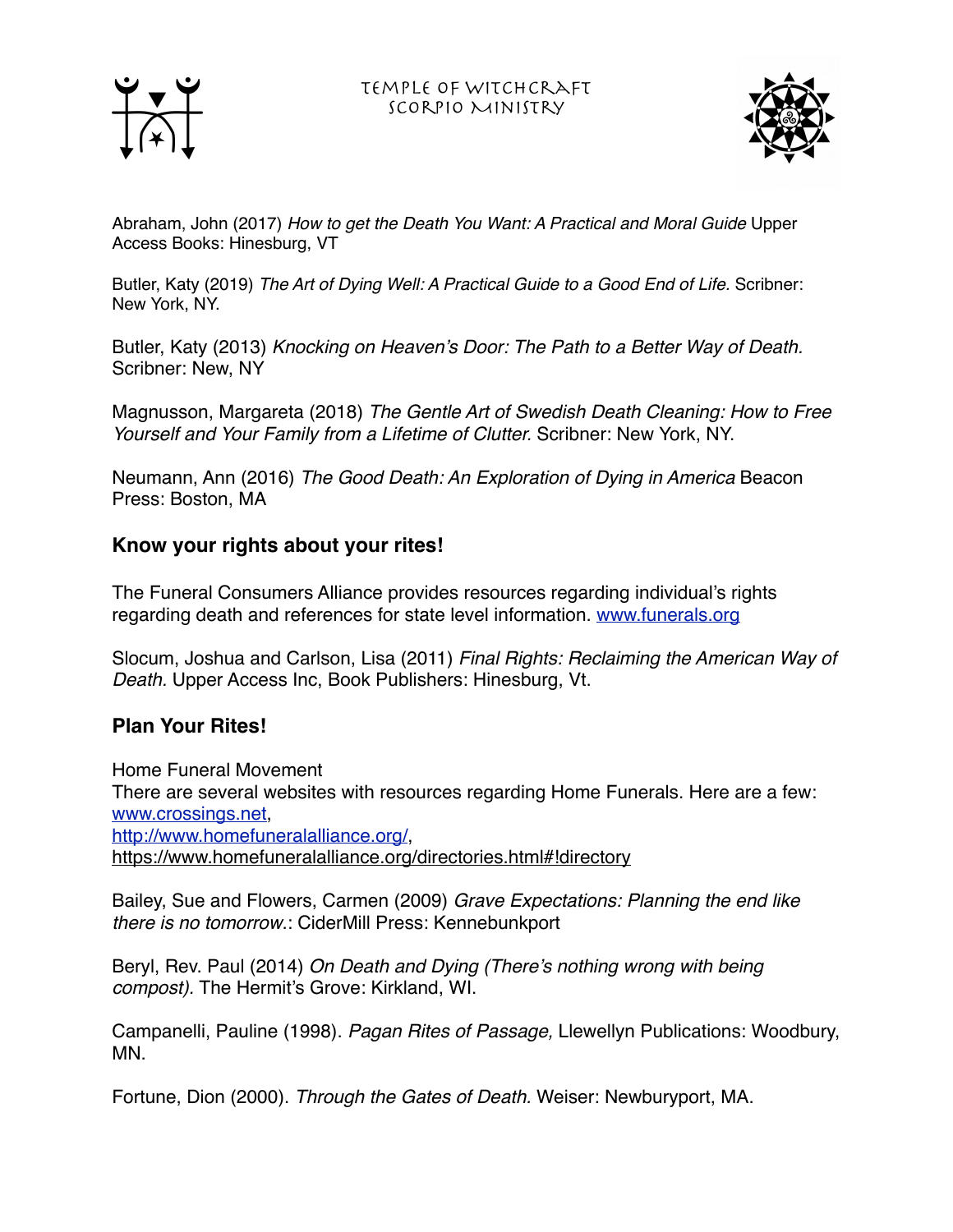



*Mourning Dove Studios:* "Our mission is to help you to take control of how you mark the milestones of life and death. Our products and services will assist you in personalizing final rites of passage and creating a conscious legacy of love, including keeping our legacy to the earth in mind."<http://www.mourningdovestudio.com/>

Penczak, Christopher (2013) *The Mighty Dead*. Copper Cauldron Publishing: Salem, NH.

Rinpoche, Sogyal (2002) *The Tibetan Book of Living and Dying*. Harpers: San Francisco.

Slocum, Joshua and Carlson, Lisa (2011) *Final Rights: Reclaiming the American Way of Death.* Upper Access Inc, Book Publishers: Hinesburg, Vt.

Starhawk, Nightmare, M. M., & the Reclaiming Collective (1997). *The Pagan Book of Living and Dying: Practical rituals, prayers, blessings and meditations on crossing over*. HarperCollins: San Francisco

# **For Pastoral Care of and Providing Companionship to the Dying**

Braestrup, Kate (2007) *Here if you Need me: A true Story.* Little Brown and Company: NY, NY

Cappabianca, Chaplain Geralyn (2015) *Memoirs of a Hospital Chaplain: I stand near the door.* CreateSpace Independent Publishing Platform.

Dass, Ram & Mirabai Bush (2018) *Walking Each Other Home: Conversations on loving and dying.* Sounds True: Boulder, CO

Egan, Kerry (2016) *On Living.* Riverhead Books: NY, NY

Karnes, Barbara (2005) *Gone from my Sight: The dying experience.* (The little blue book)<https://bkbooks.com/>

Kessler, David (2007) *The Needs of the Dying.* Harper Collins: New York.

Kessler, David (2010) *Visions, Trips and Crowded Rooms; Who and What you see before you die.* Hay House: Carlsbad, CA.

# **What do you want done with your body?**

(Inclusion here is provided for for informational and research purposes.)

An overall good source of information is The Order of the Good Death [http://](http://www.orderofthegooddeath.com/) [www.orderofthegooddeath.com/](http://www.orderofthegooddeath.com/)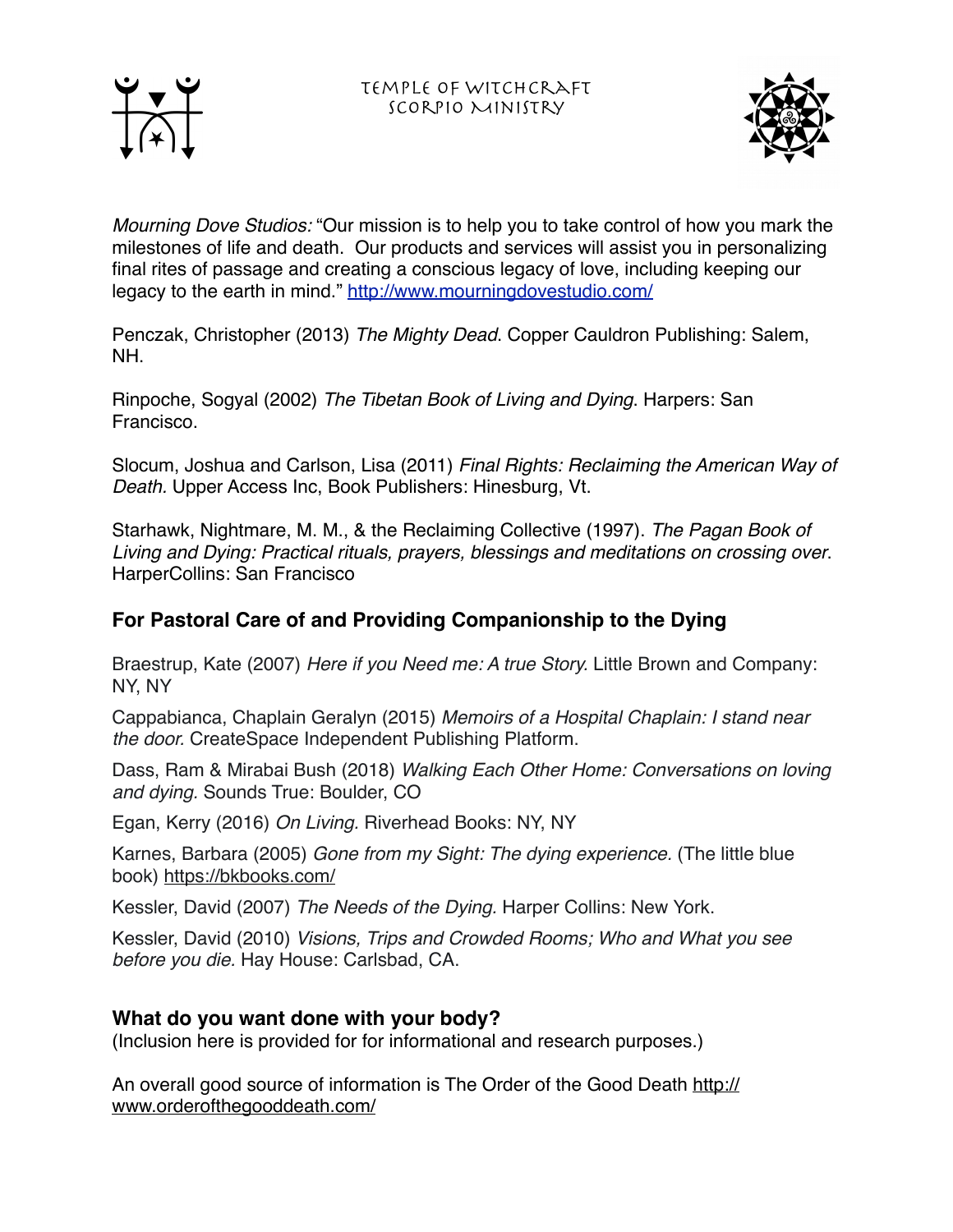



#### *Green Burial*

With the increase in popularity of environmental awareness and recycling, people are thinking about ways to decrease their footprint at death as well. This is referred to as the "green burial" movement. Here are some references for cemeteries and places to purchase biodegradable caskets and shrouds:

Green Burial Council [www.greenburialcouncil.org](http://www.greenburialcouncil.org) Memorial Ecosystems [www.memorialecosystems.com](http://www.memorialecosystems.com) Mourning Dove Studio<http://mourningdovestudios.com/>

*Mushroom Burial Suit* or the Infinity Burial Project: Jae Rhim Lee's TED Talk: [https://www.ted.com/talks/jae\\_rhim\\_lee](https://www.ted.com/talks/jae_rhim_lee) Her company Coeio. <http://www.coeio.com/>

#### *Gem stones from Creamians*:

If you want to create gem stones from your loved ones' cremains, see this company, LifeGem:<http://www.lifegem.com/>

#### *Cremains Lockets*:

There are also companies that make lockets that allow you to carry a small amount of cremains with you. <http://www.perfectmemorials.com/>

#### *Ocean Options*:

For adding cremains to reefs in the ocean, Eternal Reef out of Decatur, GA [http://](http://www.eternalreefs.com/) [www.eternalreefs.com/](http://www.eternalreefs.com/)

For Burial at sea: <https://www.epa.gov/ocean-dumping/burial-sea> <http://www.newenglandburialsatsea.com>/

## *Alkaline Hydrolysis also known Water Cremation:*

Alkaline Hydrolysis is a process that is accelerates decomposition and leaves behind water and bone fragments. Some refer to it as liquid cremation. It is available in some parts of the United States. This website is a good overview: https://www.cremationassociation.org/page/alkalinehydrolysis

*Mummification* <http://www.summum.org/mummification/>

*Donate your body*:

Donate a body to science <http://www.sciencecare.com/>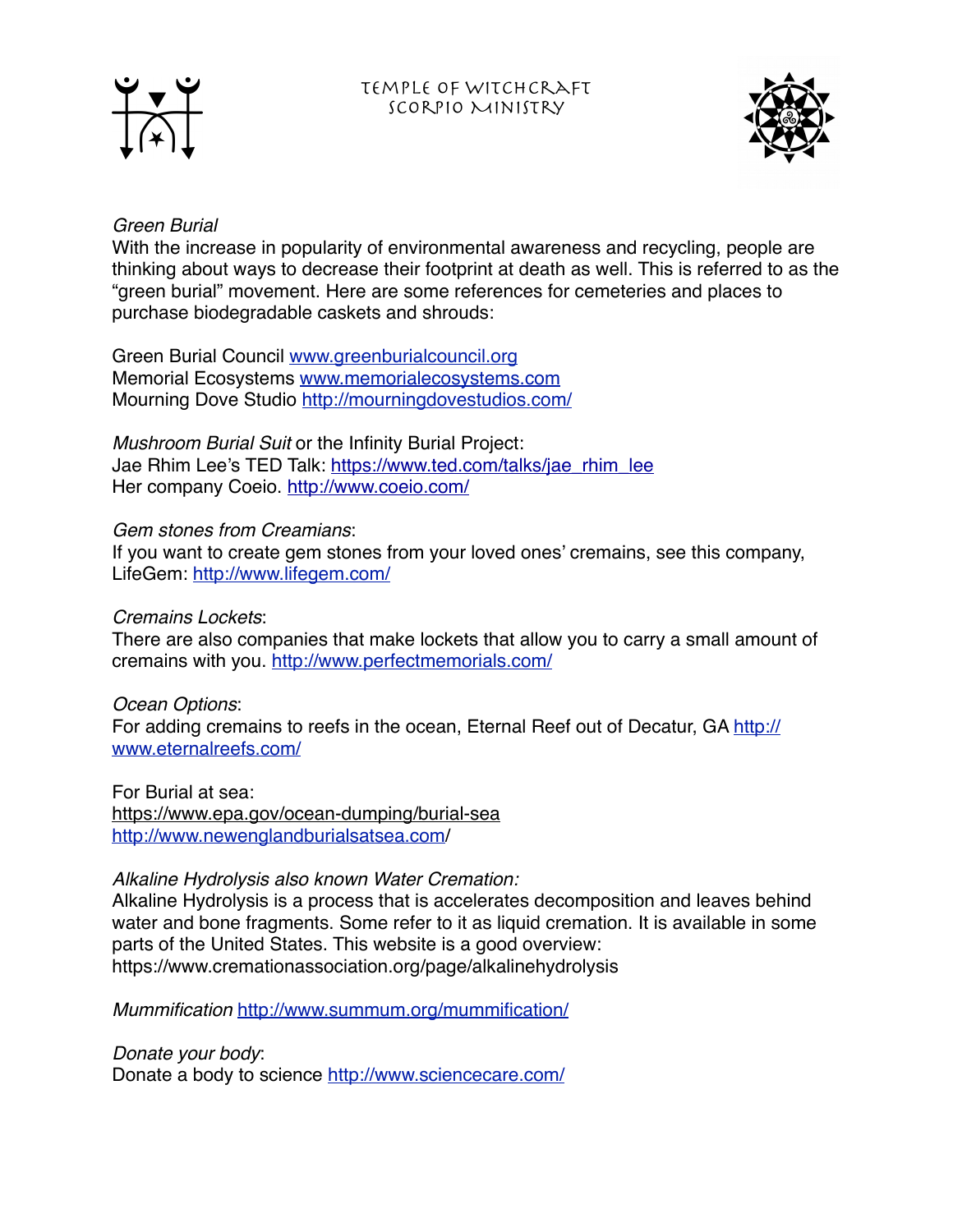Temple of Witchcraft Scorpio Ministry





Donate to the Plastination Process: Dr. Gunther Von Hagein has institutes in Dalian, Heidelberg and Kyrgyzstan. [http://www.bodyworlds.com/en/gunther\\_von\\_hagens/](http://www.bodyworlds.com/en/gunther_von_hagens/life_in_science.html) [life\\_in\\_science.html](http://www.bodyworlds.com/en/gunther_von_hagens/life_in_science.html)

# **Resources for Grief & Bereavement**

The Temple of Witchcraft Scorpio Ministry provides support and ritual suggestions for processing and working with grief.<http://templeofwitchcraft.org/scorpio/>

Brooke, Jill (2001) *Don't Let Death Ruin Your Life*. Penguin: New York.

Canfield, Jack and Hansen, Mark (2012) *Chicken Soup for the Grieving Soul: Stories About Life, Death and Overcoming the Loss of a Loved One (Chicken Soup for the Soul).* Backlist, LLC - a unit of Chicken Soup of the Soul Publishing LLC; Illustrated edition

An online source for understanding grief. [https://www.helpguide.org/home-pages/](https://www.helpguide.org/home-pages/grief.htm) [grief.htm](https://www.helpguide.org/home-pages/grief.htm)

Great article on grief and how to help. [http://www.huffingtonpost.com/megan-devine/](http://www.huffingtonpost.com/megan-devine/death-and-dying_b_4329830.html) [death-and-dying\\_b\\_4329830.html](http://www.huffingtonpost.com/megan-devine/death-and-dying_b_4329830.html)

Hughes, Kristoffer (2014) *The Journey into Spirit: A pagan's perspective on death, dying, & bereavement.* Llewellyn Publications: Woodbury, MN

Hughes, Kristoffer (2020) *As the Last Leaf Falls: A pagan's perspective on death, dying, & bereavement.* Llewellyn Publications: Woodbury, MN.

Kessler, David (1997) *The Needs of the Dying: A guide for bringing hope, comfort, and love to life's final chapter*. HarperCollins Publishers: New York.

David Kessler's website which includes books, references and movies to watch to help facilitate grief. [www.grief.com](http://www.grief.com)

Kubler-Ross, Elisabeth (1969). *On Death and Dying*. Collier Books: New York.

Kubler-Ross, Elisabeth and David Kessler (2005) *On Grief and Grieving*, Simon and Schuster: New York.

Kumar, Sameet (2005) *Grieving Mindfully: A compassionate guide to coping with loss*. New Harbinger.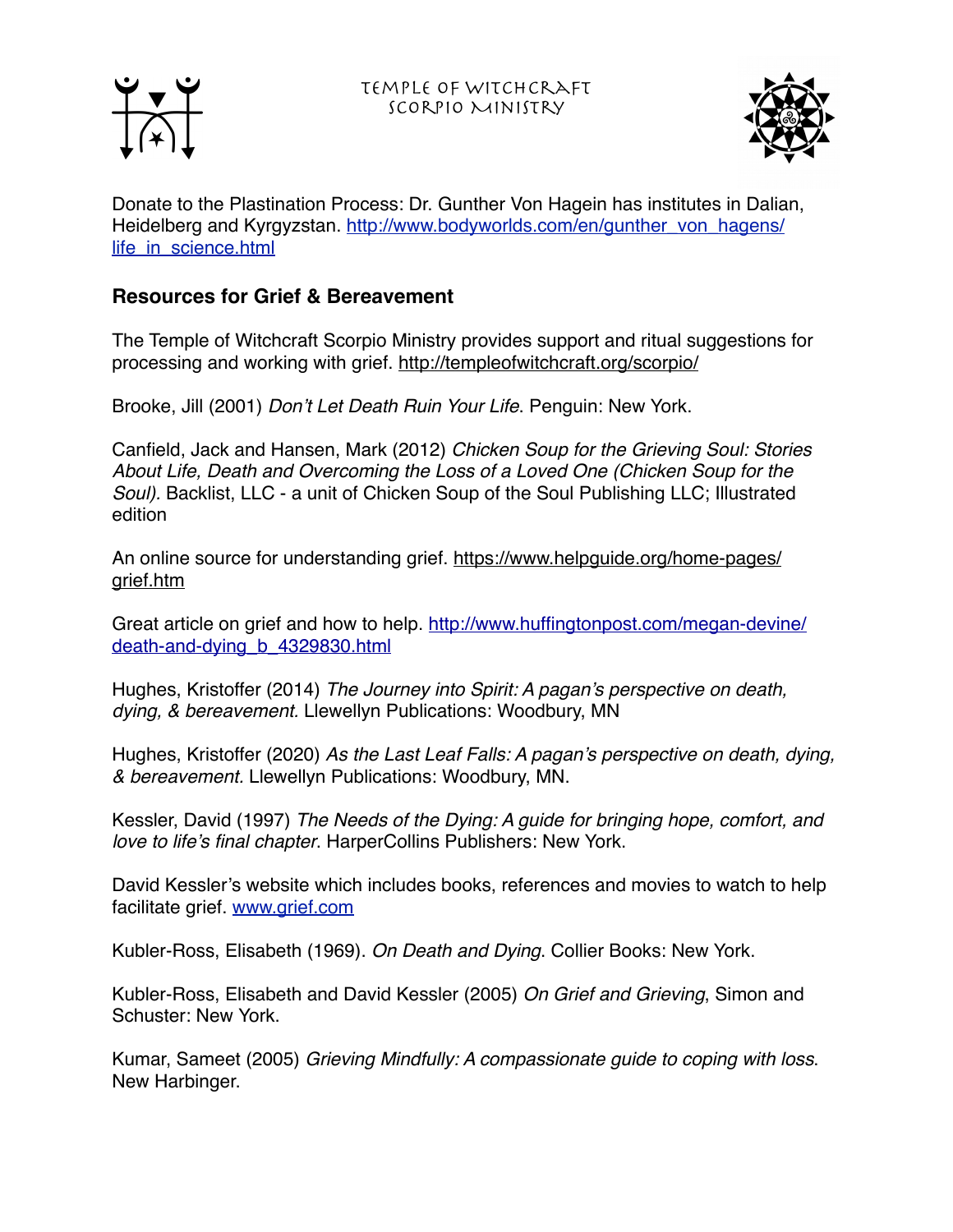





Prechtel, Martin (2015) *The Smell of Rain on Dust: Grief and Praise* North Atlantic Books: Berkeley, CA

Valle, Ron and Mohs, Mary (2006) *Opening to Dying and Grieving: A sacred journey.* YES International Publishers: St. Paul, MN.

Viorst, Judith (1986) *Necessary Losses: The Loves, Illusions, Dependencies, and Impossible Expectations that All of us Have to Give Up in order to Grow. Ballantine* Books.

Weller, Francis (2015) *The Wild Edge of Sorrow: Rituals of renewal and the sacred work of grief*. North Atlantic Books: Berkeley, CA

Whitmore Hickman, Martha (1994) *Healing after Loss: Daily Meditations for Working Through Grief.* Harper Collins

Wolfelt, Alan D. (2003). *Understanding Your Grief*. Companion (an imprint of the Center for Loss and Life Transition): Fort Collins, CO.

## **Death of a Child**

The Children's Room is an organization that helps children and their families who have lost a close relative. Their website often has good resources and ideas. [http://](http://childrensroom.org/) [childrensroom.org/](http://childrensroom.org/)

Compassionate Friends: A national organization providing support and resources for those who have lost a child. <https://www.compassionatefriends.org/>

[If your loss is of a premature baby. http://www.whattoexpect.com/pregnancy/emotional](http://www.whattoexpect.com/pregnancy/emotional-life/grief-and-loss/losing-a-premature-baby.aspx)[life/grief-and-loss/losing-a-premature-baby.aspx](http://www.whattoexpect.com/pregnancy/emotional-life/grief-and-loss/losing-a-premature-baby.aspx)

## **Resources for Spirit Communication**

Dionne, Danielle (2020) *Magical Mediumship: Partnering with the ancestors for healing and spiritual development*. Llewellyn Publications: Woodbury, MN.

Dominguez, Ivo (2008) *Spirit Speak: Knowing and understanding spirit guides, ancestors, ghosts, angels, and the divine.* Franklin Lakes, NJ: New Page Books (a division of Career Press): Franklin Lakes, NJ.

Grimassi, Raven (2016) *Communing with the Ancestors: Your spirit guides, bloodline allies, and the cycle of reincarnation.* Red Wheel/Weiser: Newburyport, MA.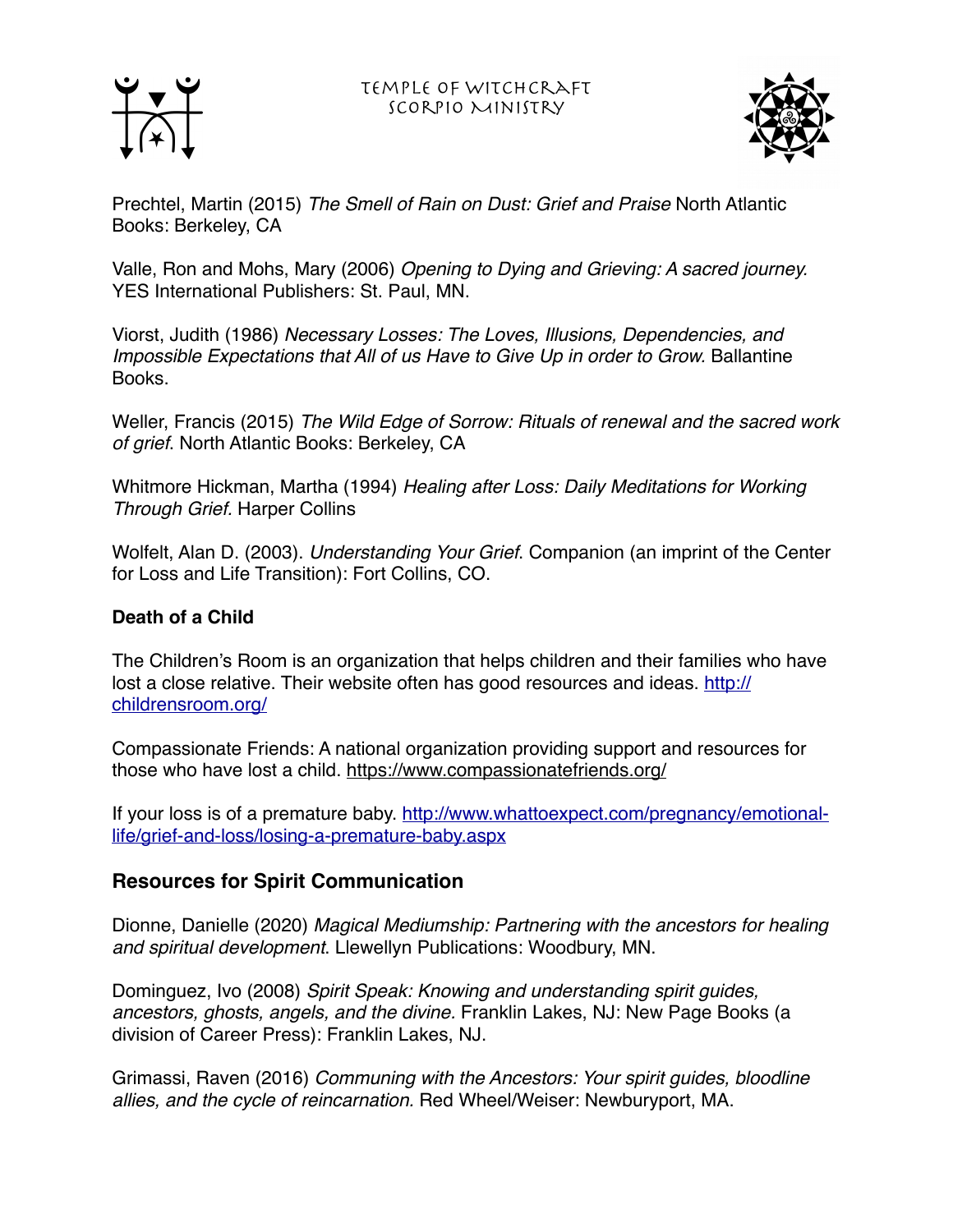



Hunter, Devin (2017) *The Witches Book of Spirits.* Llewellyn Publications: Woodbury, MN.

Penczak, Christopher (2002) *Spirit Allies: Meet your team from the other side*. Red Wheel/Weiser: Newburyport, MA.

Penczak, Christopher (2013) *The Mighty Dead*. Salem, NH: Copper Cauldron Publishing: Salem, NH.

# **Resources for Sacred Sexuality**

Charles D'Avalon, A. (2020). "Pain and Power: BDSM as Spiritual Expression." *Inquiries Journal*, 12(11). Retrieved from <http://www.inquiriesjournal.com/a?id=1844>

Harrington, Lee (2016) *Sacred Kink: The Eightfold Paths of BDSM and Beyond*. Mystic Productions Press: Chicago, IL.

Kaldera, Raven (2009) *Dark Moon Rising: Pagan Bdsm & the Ordeal Path*. [lulu.com](http://lulu.com)

Kenyon, Tom & Sion, Judi (2006) *The Magdalen Manuscript: The Alchemies of Horus & the Sex Magic of Isis*.<https://tomkenyon.com/store/the-magdalen-manuscript/>

Kraig, Donald Michael (2002) *Modern Sex Magic: Secrets of Erotic Spirituality.* Llewellyn Publications: Woodbury, MN.

Magdalene, Misha (2020) *Outside the Charmed Circle: Exploring Gender and Sexuality in Magical Practice*. Llewellyn Publications: Woodbury, MN.

Miller, Jason (2014) *Sex, Sorcery, and Spirit: The Secrets of Erotic Magic*. Red Wheel/ Weiser: Newburyport, MA.

#### *International School of Temple Arts (ISTA)*

"ISTA is a transmission of the life force, clothed in love and expressing creatively in the world. ISTA is part of a global transformational movement where human consciousness is being opened to its source as love and harmoniously integrating with other sentient kingdoms and dimensions. In particular ISTA works with spirituality and sexuality as two expressions of the life force. Our vision is a world where humans have a peaceful, delightful, shameless, fearless and loving relationship with their own bodies, sexuality, emotions, hearts, minds and spirit." <https://ista.life/>